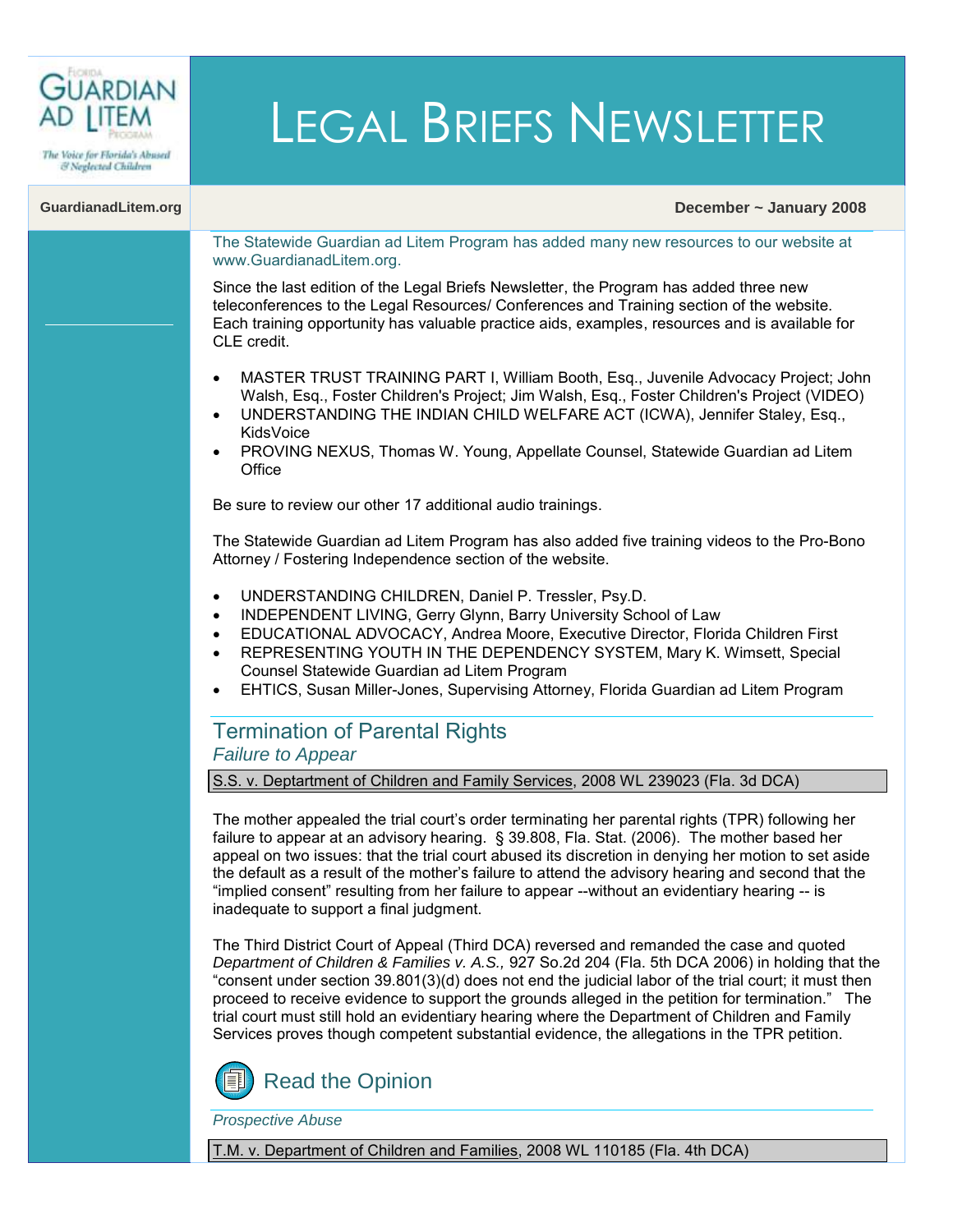The mother appealed the trial court's order terminating her parental rights (TPR). The TPR petition was based on prospective future abuse. The mother's older child was determined to be dependent and placed outside of her care as a result of the domestic violence between the mother and father of the baby.

The baby in this case was placed under the protective supervision of the Department of Children and Families (the department) as a result of domestic violence between the father and mother. While under protective supervision the baby suffered a fractured femur for which the mother's explanation was expressly rejected.

The Fourth District Court of Appeal (Fourth DCA) upheld the trial court's order holding that there was sufficient evidence to uphold the trial court's finding of prospective future abuse. The Fourth DCA cited the continuing domestic violence between the mother and father, the fact that the mother failed to take the baby to the hospital for 24 hours, the severity of the fracture that the mother's explanation regarding the fracture was scientifically unlikely, and the mother lied about the continuing relationship of the father and mother.

The Fourth DCA affirmed the trial court's TPR order.



*Egregious Abuse*

D.O. v. S.M., 2007 WL 4409708 (Fla. 4th DCA)

The mother appealed the trial court's termination of parental rights (TPR) to her infant son. The Department of Children and Family Services (the department) appealed the trial court's order denying their petition to terminate the mother's parental rights to the older child.

The infant was found to have suffered Shaken Baby Syndrome and was sheltered at a facility for medically fragile children. The mother's older child was examined and found to be a healthy child. The department sheltered both children and sought an expedited termination of parental rights based on the egregious abuse suffered by the infant. The trial court terminated the mother's parental rights based on egregious abuse. § 39.806(1)(f) [Fla. Stat.\(2006\). H](http://www.flsenate.gov/Statutes/index.cfm?App_mode=Display_Statute&Search_String=&URL=Ch0039/SEC806.HTM&Title=->2006->Ch0039->Section%20806#0039.806)owever, did not terminate as to the older child and held that the department failed to show by clear and convincing evidence that termination of the mother's parental rights was the least restrictive means of protecting the older child.

As to the infant son, the Fourth District Court of Appeal (Fourth DCA) affirmed the trial court's termination of parental rights. Evidence established that the mother engaged in egregious conduct or knowingly failed to prevent egregious conduct by the child suffering from Shaken Baby Syndrome, "without question, shaking a baby until his bones break constitutes egregious conduct threatening the life of the child. *See In re K.A.,* 880 So.2d 705, 708 (Fla. 2d DCA 2004) (citing *N.L. v. Dep't of Children & Family Services,* 843 So.2d 996, 1001 (Fla. 1st DCA 2003)", the child was always in the care of the mother or father, and the doctors who testified at trial said that the parents should have been aware that something was wrong as the child. [§ 39.806\(1\)\(f\).](http://www.flsenate.gov/Statutes/index.cfm?App_mode=Display_Statute&Search_String=&URL=Ch0039/SEC806.HTM&Title=->2006->Ch0039->Section%20806#0039.806)

The Fourth DCA also affirmed the trial court's ruling as to the older child. "Under [§ 39.806\(1\)\(f\),](http://www.flsenate.gov/Statutes/index.cfm?App_mode=Display_Statute&Search_String=&URL=Ch0039/SEC806.HTM&Title=->2006->Ch0039->Section%20806#0039.806)  Fla. Stat. (2006), egregious abuse of one child provides a sufficient ground for termination of parental rights as to that child's siblings. *See K.A.,* 880 So.2d at 709; *T.P. v. Dep't of Children & Family Servs.,* 935 So.2d 621, 625 (Fla. 3d DCA 2006); *Dep't of Children & Families v. B.B.,* 824 So.2d 1000, 1007 (Fla. 5th DCA 2002." However, the Fourth DCA held that the department must still present clear and convincing evidence that termination is the least restrictive means to protect the child from serious harm. *K.A.,* 880 So.2d at 709 (citing *Padgett v. Dep't of Health & Rehab. Servs.,* 577 So.2d 565, 571 (Fla.1991). There was insufficient evidence as to the older child – there was no abuse of the child, the mother did not have any mental health issues that would prevent her from benefiting from services ordered for her, and she took steps to end the abusive relationship between her and the father.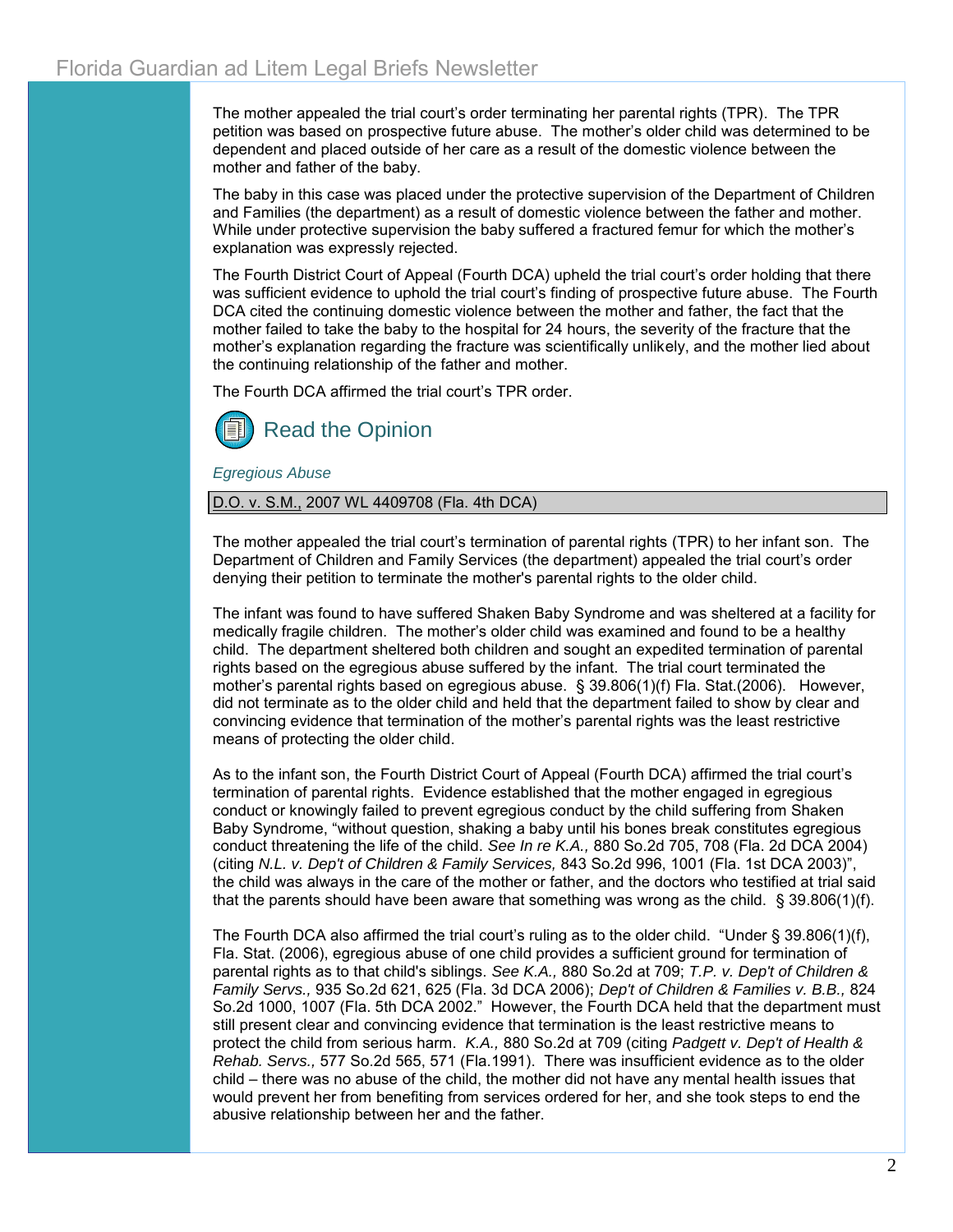The Fourth DCA affirmed the trial court's decision as to both the infant and the older child.



Medical Emergency

# In re D.G., 970 So.2d 486 (Fla. 2d DCA 2007)

The mother sought certiorari review of the trial court's order which required chemotherapy and radiation treatment for her son. She argued that: the trial court lacked jurisdiction, there was no medical emergency, she was deprived of due process to present her evidence, the evidence presented did not justify the Department of Children and Family Services' (the department) intervention, and the department violated her son's privacy rights by releasing medical information without subpoena and notice to mother or son.

The Second District Court of Appeal (Second DCA) denied the mother's petition. The mother did not present to the trial court the issues she raised in her petition. "Except in cases of fundamental error, appellate courts will not consider any issue that has not been presented to the lower court in a manner which specifically addresses the contentions asserted." *State v. Hunton,* 699 So.2d 320, 321 (Fla. 2d DCA 1997) (quoting *Nevels v. State,* 685 So.2d 856, 857 (Fla. 2d DCA 1995)."

Regarding the "medical emergency", the Second DCA (quoting *M.N. v. S. Baptist Hosp. of Fla., Inc.,* 648 So.2d 769, 770 (Fla. 1st DCA 1994) citing *Padgett v. Dep't of Health and Rehab. Servs.,* 577 So.2d 565 (Fla.1991) held that the court must balance competing interests. "It must consider the parent's interest in making fundamental decisions about a child's care, the State's interest in preserving human life, and the child's own welfare and best interests in light of the severity of the child's illness, the likelihood of effectiveness of the proposed treatment, the child's chances of survival with and without such treatment, and the invasiveness and nature of the treatments with regard to its effect on the child."

The Second DCA denied the mother's petition, holding that the trial court balanced these interests properly when faced with the child's medical situation.



# **Dependency** *Sufficiency of Evidence – Prospective Abuse*

## In re J.E.B., 2007 WL 4553035 (Fla. 2d DCA)

The mother appealed the trial court's dependency adjudication order of her child which was based on imminent risk of prospective abuse. The Department of Children and Family Services (the department) sheltered the child at birth because the mother was facing criminal charges of the neglect (which resulted in death) of another one of her children two years earlier. "Children who have not been abused may be deemed to be at substantial risk of imminent abuse or neglect based on a parent's abuse or neglect of their siblings; however, the evidence must demonstrate a nexus between the past abuse and any prospective abuse to another sibling. *C.M. v. Dep't of Children & Family Servs. (In re C.M.),* 844 So.2d 765, 766 (Fla. 2d DCA 2003)."

The Second District Court of Appeal (Second DCA) held that the department failed to prove that the mother abused or neglected her deceased child. The department only presented evidence that the mother had been arrested and accused of neglecting her deceased child. "The law does not recognize an arrest alone, without subsequent conviction, as probative evidence of wrongdoing. *See, e.g., David v. City of Jacksonville,* 534 So.2d 784, 787 (Fla. 1st DCA 1988)."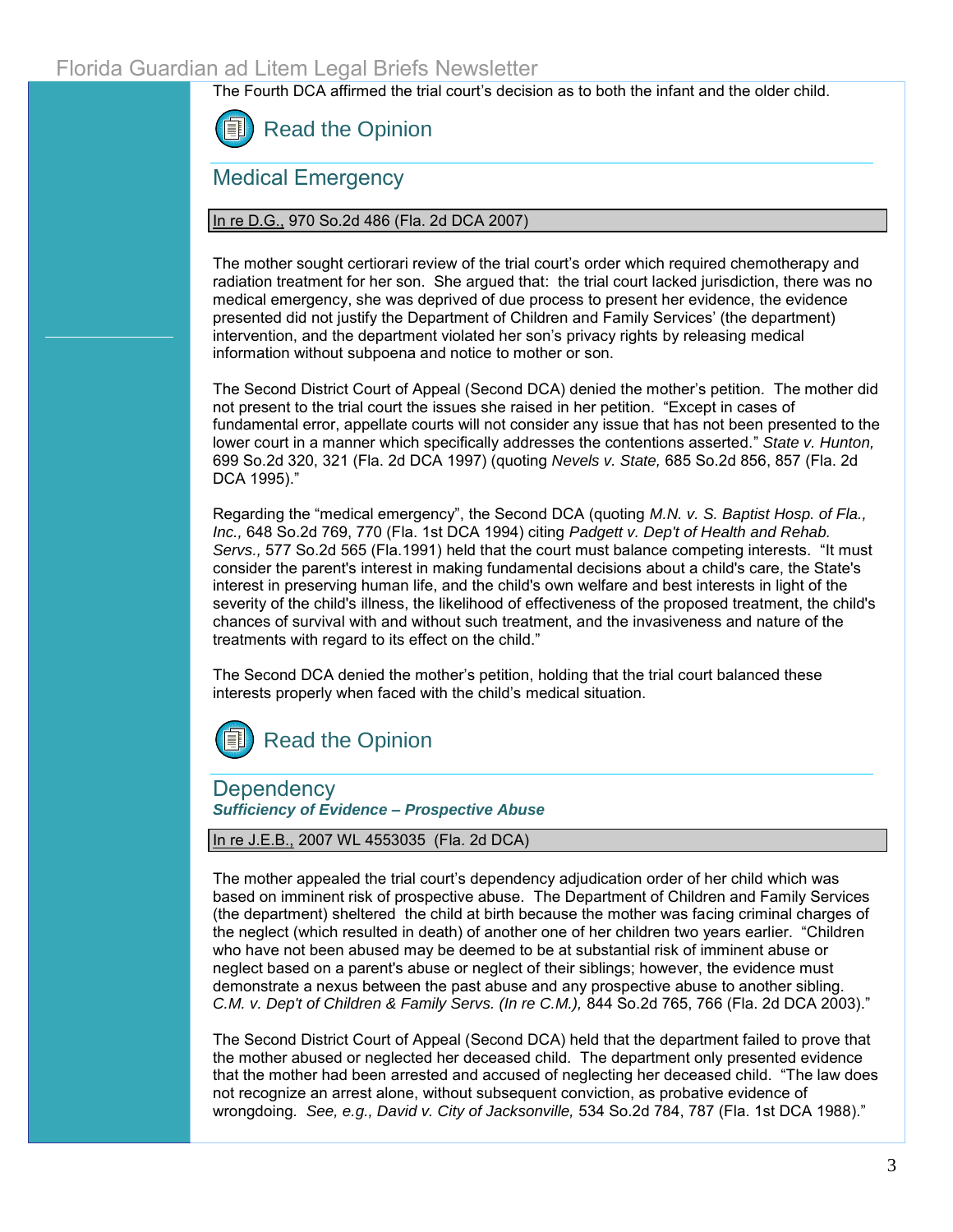The Second DCA reversed and remanded for further proceedings.



**Reunification** *Sufficiency of Evidence*

## C.D. v. Department of Children and Families, 2008 WL 244912 (Fla. 1st DCA)

The mother appealed the trial court's order placing her three children in permanent guardianship and denying her Petition for Reunification, holding that even though she substantially complied with her case plan, reunification was not in her children's best interest. The mother contends that the trial court failed to "list adequate factual findings and that there was not competent substantial evidence to justify denying her request for reunification."

The First District Court of Appeal (First DCA) agreed with the mother and reversed the trial court's order. The First DCA held that the court must consider two factors when reviewing a motion to reunify. First the court must consider the parent's compliance with the case plan and second, whether reunification would be detrimental to the children. [§ 39.522\(2\), Fla. Stat. \(2006\),](http://www.flsenate.gov/Statutes/index.cfm?App_mode=Display_Statute&URL=Ch0039/part07.htm&StatuteYear=2006&Title=%2D%3E2006%2D%3EChapter%2039%2D%3EPart%20VII)  *B.D.E. v. Dep't of Children & Family Services,* 829 So.2d 359 (Fla. 1st DCA 2002). The First DCA further held, "when a parent has requested reunification and substantially complied with her case plan, there is a presumption that the children should be returned. This presumption may be overcome by a finding that returning the children would endanger them." The First DCA held that the trial court failed to consider [§ 39.621\(10\) w](http://www.flsenate.gov/Statutes/index.cfm?App_mode=Display_Statute&Search_String=&URL=Ch0039/SEC621.HTM&Title=->2006->Ch0039->Section%20621#0039.621)hich requires the court to specifically address six "sub- factors" and instead made a conclusory finding that reunification was not in the children's best interests. The six sub-factors in [§ 39.621\(10\) a](http://www.flsenate.gov/Statutes/index.cfm?App_mode=Display_Statute&Search_String=&URL=Ch0039/SEC621.HTM&Title=->2006->Ch0039->Section%20621#0039.621)re:

(a) The compliance or noncompliance of the parent with the case plan;

(b) The circumstances which caused the child's dependency and whether those circumstances have been resolved;

(c) The stability and longevity of the child's placement;

(d) The preferences of the child, if the child is of sufficient age and understanding to express a preference;

(e) The recommendation of the current custodian; and

(f) The recommendation of the guardian ad litem....

Additionally, the First DCA held that the case was not merely procedurally flawed but also substantively flawed in that there was no competent substantial evidence in the record to support a determination that, at the time of the permanency hearing, reunification would have endangered the children's safety, well-being, and health. The First DCA held that a "trial court may not refuse to reunify children with a parent without finding, based on factors existing at the time of the request, that doing so would endanger their safety, well-being, and physical, mental and emotional health." [§ 39.522\(2\).](http://www.flsenate.gov/Statutes/index.cfm?App_mode=Display_Statute&Search_String=&URL=Ch0039/SEC522.HTM&Title=->2006->Ch0039->Section%20522#0039.522)

The First DCA reversed and remanded for reunification of the children with the mother and reinstatement of the Department of Children and Families' supervision.



Website Resources